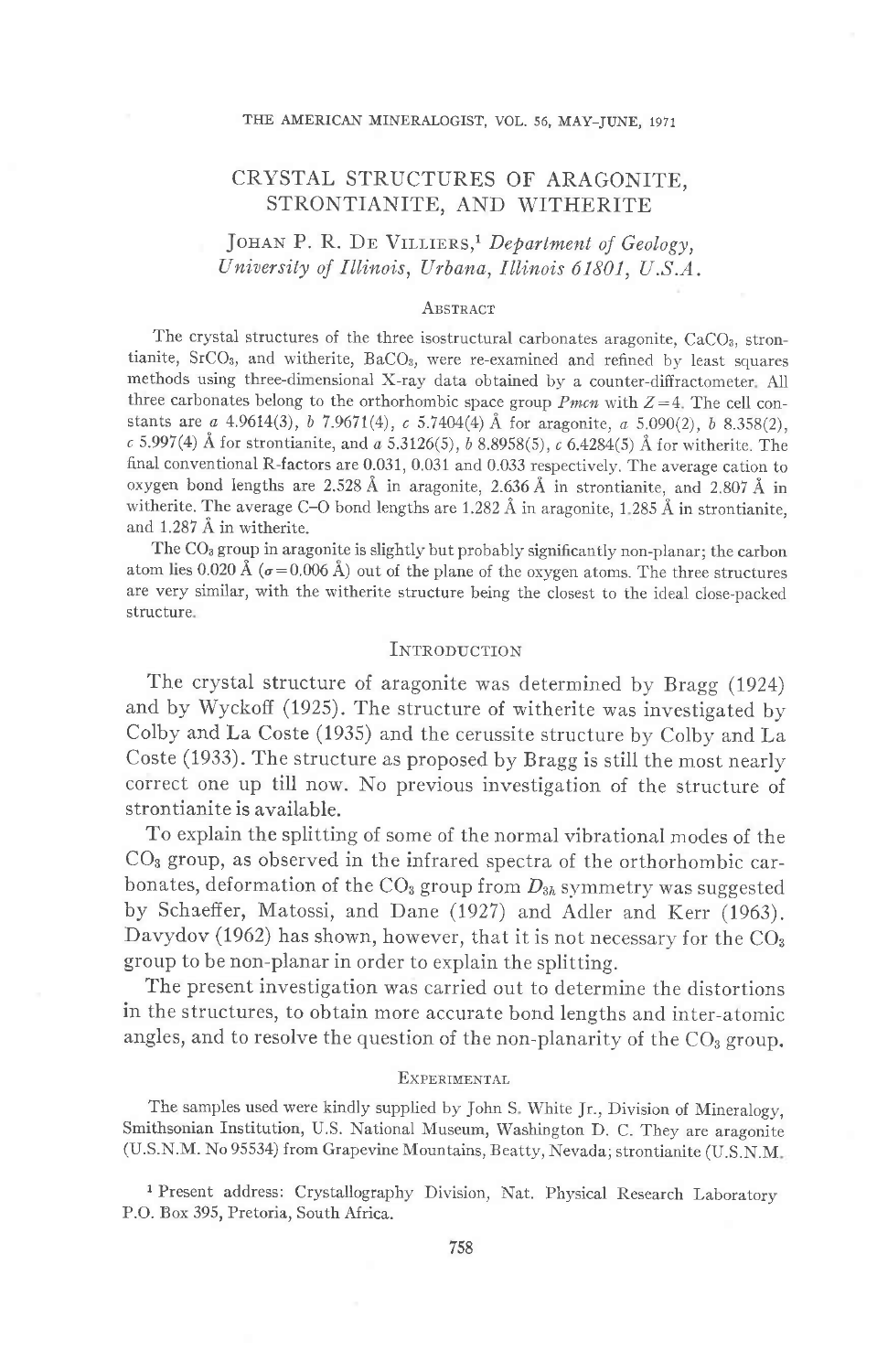No 97256) Suiza Mine, Sierra Mojada, Mexico; and witherite (U.S.N.M. No 103262), Anglesarke, Lancashire, England.

The samples were chemically analyzed as follows: Gravimetric determinations of the major element concentrations were made. The minor element concentrations were determined by atomic absorption spectroscopy, except for Ba in aragonite, which could not be determined because of excessive interference by Ca. The Ba content of aragonite was checked by X-ray fluorescence and was found to be insignificant. The carbon determinations were not reliable enough so that the theoretical  $CO<sub>3</sub>$  content was used in all cases. The formulas  $Ca_{0.997}Sr_{0.0021}Mg_{0.0004}Pb_{0.0005}CO_3$  for aragonite,  $Sr_{0.8882}Ca_{0.0734}Ba_{0.0371}Mg_{0.0003}$  $Pb_{0.0010}CO<sub>3</sub>$  for strontianite, and  $Ba<sub>0.9882</sub>Ca<sub>0.092</sub>Sn<sub>0.0082</sub>Po<sub>0.0008</sub>CO<sub>3</sub>$  for witherite were used in the structure analysis.

The X-ray data were collected at the crystallographic laboratory of the Geophysical Laboratory, Carnegie Institution, Washington D.C.

The axial setting used by Bragg is also used in this paper. The difiraction symmetry in all three structures was observed as  $mmm$  P-cn with cell contents  $Z=4$ . The two space group possibilities are No. 62, Pmcn or No. 33,  $P2_1cn$ . Space group Pmcn was assumed to be the correct one in all three cases.

Nearly all the aragonite crystals investigated show twinning and the only untwinned crystal which was encountered was used. The only type of twinning observed is the common twinning about the (110) plane (Bragg, 1924).

Upon examination of the Weissenberg photographs of several strontianite crystals, diffuseness in the high-angle region was noted, occurring in the  $b^*$  and  $c^*$  directions. This is possibly a consequence of cation disorder of Ca and Ba in the structure causing a layer disorder. The diffuseness occurs as elongation of difiraction spots towards the high-angle side, obliterating the  $K_{\alpha_1} - K_{\alpha_2}$  separation of the spots. No crystals free from this effect could be obtained. This effect also introduced a considerable error in measurement of the back-reflection Weissenberg data.

The witherite crystal used was free from any visible defects. The crystal dimensions are 0.150, 0.094, 0.043 mm for aragonite, 0.184, 0.10, 0.05 mm for strontianite, and 0.134, 0.12, 0.03 mm for witherite.

Cell parameters were obtained by least-squares refinement of back-reflection Weissenberg measurements, using a program by Burnham (1962). The cell values are  $a$  4.9614  $\pm 0.0003$ , b 7.9671 $\pm 0.0004$ , c 5.7404 $\pm 0.0004$  Å for aragonite, a 5.090 $\pm 0.002$ , b 8.358  $+0.002$ , c 5.997 $+0.004$  Å for strontianite, and a 5.3126 $\pm$ 0.0005, b 8.8958 $\pm$ 0.0005, c  $6.4284 + 0.0005$  Å for witherite. The measurements were made at room temperature,  $21^{\circ}$ C, with wavelengths for CuK $\alpha_1$  = 1.54051, and for CuK $\alpha_2$  = 1.54433. In the case of aragonite and witherite, the agreement with the ASTM values of Swanson and Fuyat (1954) is fair, but the values for strontianite are lower than the ASTM values. This is probably caused by the predominance of substituted Ca in the structure.

X-ray diffraction intensity data were collected using a Supper-Pace automated single crystal diffractometer with Weissenberg geometry. Nb-filtered  $M_0K_\alpha$  radiation was used for all three minerals. A step-scan mode of counting was used and the integrated intensities determined with the method described by Cetlin and Abrahams (1963). The  $\omega$ -scan or moving-crystal-stationary-counter method of scanning was used. In all three cases the caxes coincided with the spindle axis.

Integrated intensity data were converted to observed structure factors by applying a Lorcntz-polarization correction as weil as an absorption correction, using a data reduction program by Burnham (1966a). The absorption correction was done by a numerical integration technique as described by Burnham (1966b). The linear absorption coefficients,  $\mu$ , are  $23.608$ ,  $210.382$ , and  $135.69$  cm<sup>-1</sup> for aragonite, strontianite, and witherite respectively.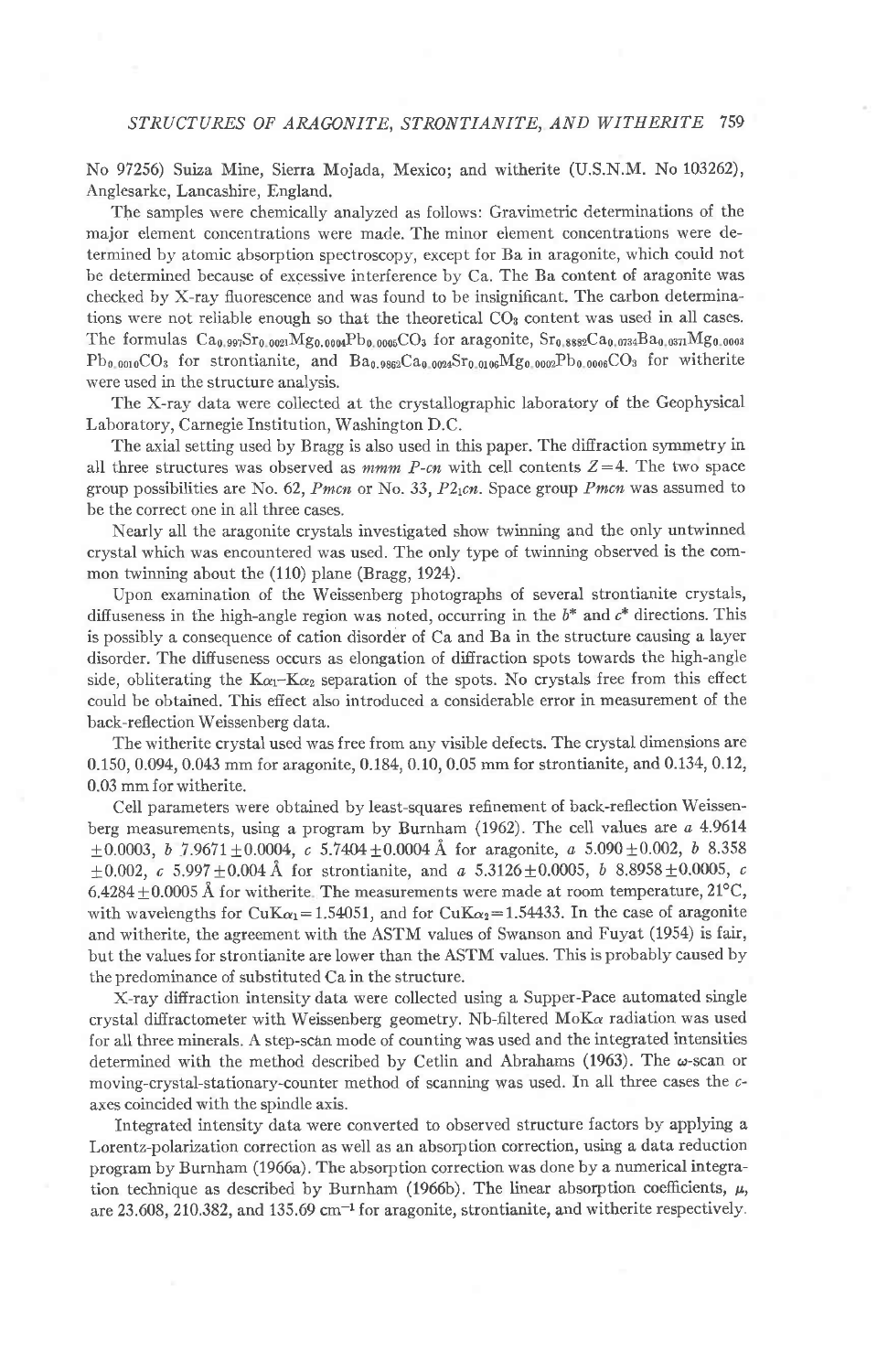The structure determination by Bragg was confirmed by Patterson and Fourier synthesis using the program ERFR2 by W. G. Sly, D. P. Shoemaker, and J. H. van den Hende (Massachusetts Institute of Technology, Esso Research and Engineering Co., 1962).

Refinement of the three structures was carried out using the unpublished full matrix least squares program written by Prewitt and modified to use analytic expressions for the atomic scattering {actor curves (Prewitt and Burnham, 1966). Initially the scattering factors for the neutral atoms were used.

Isotropic refinement of the three carbonates was initiated using the transformed Wyckoff (1964) parameters as starting values together with a weighting scheme in which the observations were weighted in an inverse proportion to their variance obtained from counting statistics. When anisotropic refinements were attempted using this weighting scheme, nonpositive definite temperature factors resulted for aragonite and strontianite. This weighting scheme was discarded in favour of the one suggested by Cruickshank et al., (1960), where the variance of the observed structure factors is given as

$$
\sigma_{F_0}^2 = k(2F_{\min} + F_0 + 2/F_{\max} \cdot F_0^2)
$$

The same weighting scheme was used for all three carbonates, using  $F_{\text{min}} = 2.49$ ,  $F_{\text{max}} = 27.06$ for aragonite,  $F_{\min} = 3.83$ ,  $F_{\max} = 40.52$  for strontianite, and  $F_{\min} = 2.41$ ,  $F_{\max} = 36.22$  for witherite.

Anisotropic refinements of aragonite and witherite proceeded satisfactorily and gave low R-values, the function

$$
\Sigma \omega (F_o - F_c)^2
$$

being minimized, but  $\beta_{33}$  of the carbon atom in strontianite consistently became negative.

Refinement using ionic  $M^{2+}$  scattering factor curves for Ca, Sr, and Ba resulted in a slight decrease in the R-factors and standard deviations, so that these curves were subsequently used.

An extinction correction was also attempted using the method described by Asbrink and Werner (1966), modifying the absorption program by Burnham (1966). This correction decreased the negative  $\beta_{33}$  for strontianite, but it still stayed negative. Further refinement using the corrected F-values was discontinued since no significant improvement resulted.

At this stage, a few of the very weak reflections with intensities slightly higher than two times their standard deviations were omitted, as well as the 200 reflections for aragonite and witherite. The weak reflections showed intensities generally higher than their calcu-Iated values, whereas the 200 reflections were afiected by extinction. Refinement of the cation occupancy conirmed that the chemical analyses are satisfactory.

Lastly, an anomalous dispersion correction was made, using only the real components of the values given by Cromer (1965). The  $\beta_{33}$  temperature factor of carbon in strontianite still stayed negative, so that it could not be anisotropically refined.

Table 1 gives the positional the thermal parameters with their standard errors, Table 2, the interatomic distances and angles, and Tables 3 and 4 give the thermal ellipsoid displacements and their orientations. Table 51 gives the observed and calculated structure amplitudes for the  $Pnma$  axial setting, i.e., the b, c, a setting for the axes  $a, b, c$  in  $Pmcn$ .

The number of independent reflections used in the final refinements was: aragonite

I To obtain a copy of Table 5, order NAPS Document 01380 from National Auxiliary Publications Service of the A.S.I S. c/o CCM Information Corporation, 909 Third Avenue, New York, New York 10022; remitting \$2.00 for microfiche or \$5.00 for photocopies, in advance payable to CCMIC-NAPS.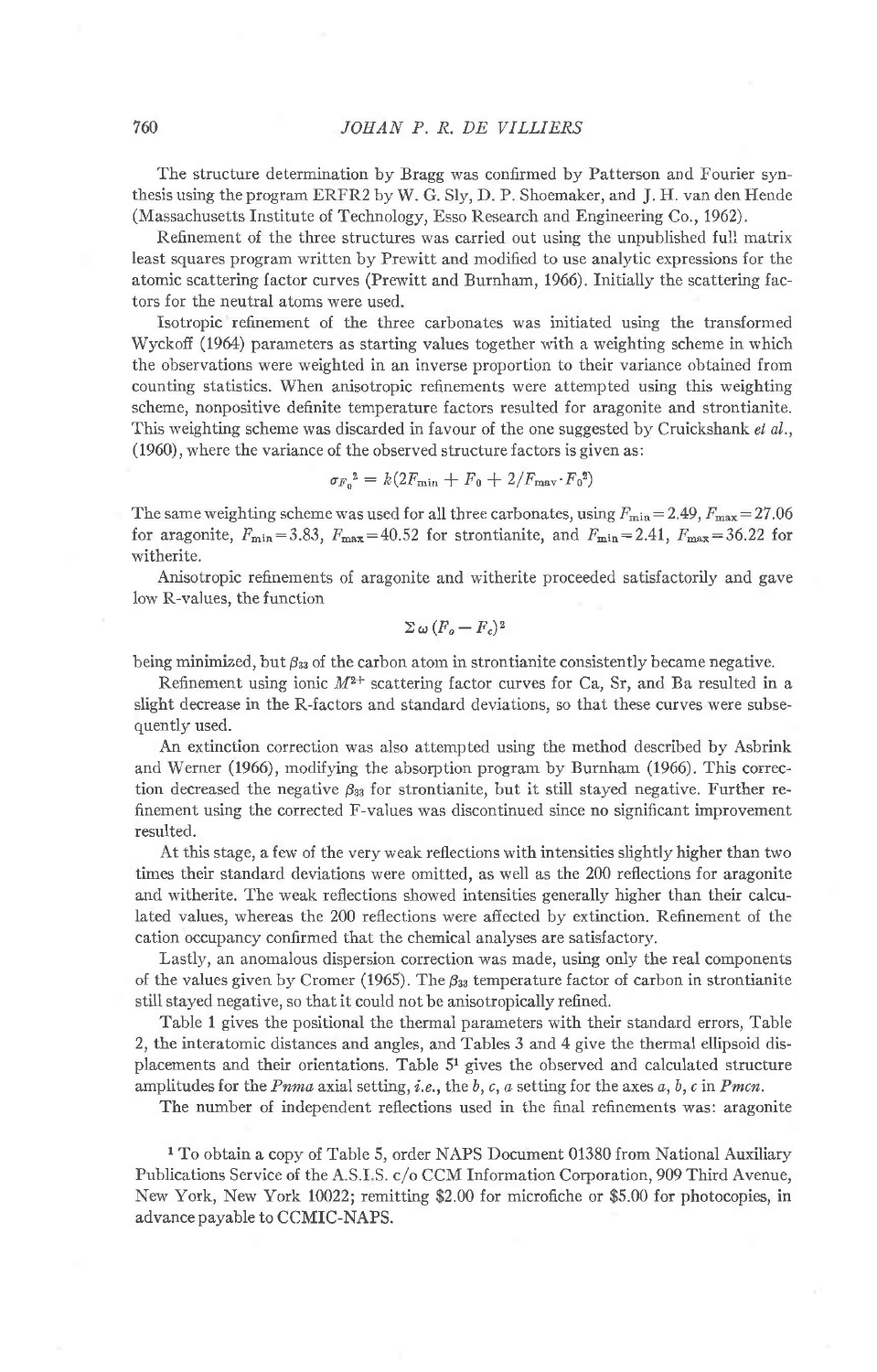| Aragonite     |               | Strontianite  |                |                                                  | Witherite                      |               |                  |                       |
|---------------|---------------|---------------|----------------|--------------------------------------------------|--------------------------------|---------------|------------------|-----------------------|
| Atom          |               | Parameters    | Atom           |                                                  | Parameters                     |               | Atom             | Parameters            |
| Ca            | $\mathcal{X}$ | 0.2500a       | Sr             | $\mathcal{X}$                                    | 0.2500 <sup>a</sup>            | Ba            | $\mathcal{X}$    | $0.2500*$             |
|               | $\mathcal{Y}$ | 0.4150(1)     |                | $\mathcal{Y}$                                    | 0.4160(1)                      |               | $\mathcal{Y}$    | 0.41631(5)            |
|               | $\it{z}$      | 0.7597(3)     |                | $\overline{z}$                                   | 0.7569(3)                      |               | $\boldsymbol{z}$ | 0.7549(2)             |
|               | $\beta_{11}$  | 0.0062(1)     |                | $\boldsymbol{B}$                                 | $0.508(12)$ $\AA$ <sup>2</sup> |               | $\beta_{11}$     | 0.00483(8)            |
|               | $\beta_{22}$  | 0.0021(1)     |                |                                                  |                                |               | $\beta_{22}$     | 0.00182(3)            |
|               | $\beta_{33}$  | 0.0063(4)     |                |                                                  |                                |               | $\beta_{33}$     | 0.0046(3)             |
|               | $\beta_{12}$  | 0.0000a       |                |                                                  |                                |               | $\beta_{12}$     | 0.0000a               |
|               | $\beta_{13}$  | 0.0000a       |                |                                                  |                                |               | $\beta_{13}$     | 0.0000a               |
|               | $\beta_{23}$  | 0.0001(2)     |                |                                                  |                                |               | $\beta_{23}$     | $-0.0001(2)$          |
| $\mathcal{C}$ | $\mathcal{X}$ | 0.2500a       | $\overline{C}$ | $\mathcal{X}$                                    | 0.2500a                        | $\mathcal{C}$ | $\mathcal{X}$    | $0.2500*$             |
|               | $\mathcal{Y}$ | 0.7622(4)     |                | $\mathcal{Y}$                                    | 0.7601(10)                     |               | $\mathcal{Y}$    | 0.7570(12)            |
|               | $\rm{Z}$      | $-0.0862(10)$ |                | $\stackrel{\scriptstyle{c}}{\scriptstyle{\sim}}$ | $-0.0864(20)$                  |               | $\rm{z}$         | $-0.0810(26)$         |
|               | $\beta_{11}$  | 0.0065(9)     |                | $\boldsymbol{B}$                                 | $0.592(99)$ $\AA$ <sup>2</sup> |               | $\beta_{11}$     | 0.0051(14)            |
|               | $\beta_{22}$  | 0.0027(3)     |                |                                                  |                                |               | $\beta_{22}$     | 0.0023(6)             |
|               | $\beta_{33}$  | 0.0025(25)    |                |                                                  |                                |               | $\beta_{33}$     | 0.0124(71)            |
|               | $\beta_{12}$  | 0.0000a       |                |                                                  |                                |               | $\beta_{12}$     | 0.0000a               |
|               | $\beta_{13}$  | 0.0000a       |                |                                                  |                                |               | $\beta_{13}$     | 0.0000a               |
|               | $\beta_{23}$  | $-0.0006(5)$  |                |                                                  |                                |               | $\beta_{23}$     | 0.0016(14)            |
| O(1)x         |               | 0.2500a       | O(1)x          |                                                  | 0.2500a                        | O(1)x         |                  | $0.2500$ a            |
|               | y             | 0.9225(4)     |                | $\mathcal{Y}$                                    | 0.9119(9)                      |               | $\mathcal{Y}$    | 0.9011(8)             |
|               | $\bar{z}$     | $-0.0962(9)$  |                | z                                                | $-0.0946(16)$                  |               | $\tilde{z}$      | $-0.0878(19)$         |
|               | $\beta_{11}$  | 0.0122(9)     |                | $\overline{B}$                                   | $0.913(88)$ $\AA$ <sup>2</sup> |               | $\beta_{11}$     | 0.0107(18)            |
|               | $\beta_{22}$  | 0.0028(3)     |                |                                                  |                                |               | $\beta_{22}$     | 0.0020(6)             |
|               | $\beta_{33}$  | 0.0086(18)    |                |                                                  |                                |               | $\beta_{33}$     | 0.0106(49)            |
|               | $\beta_{12}$  | 0.0000a       |                |                                                  |                                |               | $\beta_{12}$     | 0.0000a               |
|               | $\beta_{13}$  | 0.0000a       |                |                                                  |                                |               | $\beta_{13}$     | $0.0000$ <sup>a</sup> |
|               | $\beta_{23}$  | $-0.0011(5)$  |                |                                                  |                                |               | $\beta_{23}$     | $-0.0005(9)$          |
| O(2)x         |               | 0.4736(4)     | O(2)x          |                                                  | 0.4694(8)                      | O(2)x         |                  | 0.4595(10)            |
|               | $\mathcal{Y}$ | 0.6810(3)     |                | $\mathcal{Y}$                                    | 0.6821(5)                      |               | $\mathcal{Y}$    | 0.6839(6)             |
|               | $\tilde{z}$   | $-0.0862(5)$  |                | $\boldsymbol{z}$                                 | $-0.0839(11)$                  |               | $\rm{z}$         | $-0.0790(14)$         |
|               | $\beta_{11}$  | 0.0053(5)     |                | B                                                | $0.797(62)$ Å <sup>2</sup>     |               | $\beta_{11}$     | 0.0072(10)            |
|               | $\beta_{22}$  | 0.0042(2)     |                |                                                  |                                |               | $\beta_{22}$     | 0.0027(4)             |
|               | $\beta_{33}$  | 0.0069(12)    |                |                                                  |                                |               | $\beta_{33}$     | 0.0081(33)            |
|               | $\beta_{12}$  | 0.0008(3)     |                |                                                  |                                |               | $\beta_{12}$     | 0.0007(5)             |
|               | $\beta_{13}$  | $-0.0001(5)$  |                |                                                  |                                |               | $\beta_{13}$     | $-0.0010(11)$         |
|               | $\beta_{23}$  | $-0.003(4)$   |                |                                                  |                                |               | $\beta_{23}$     | 0.0006(6)             |

TABLE 1. POSITIONAL AND THERMAL PARAMETERS

<sup>a</sup> Fixed by symmetry.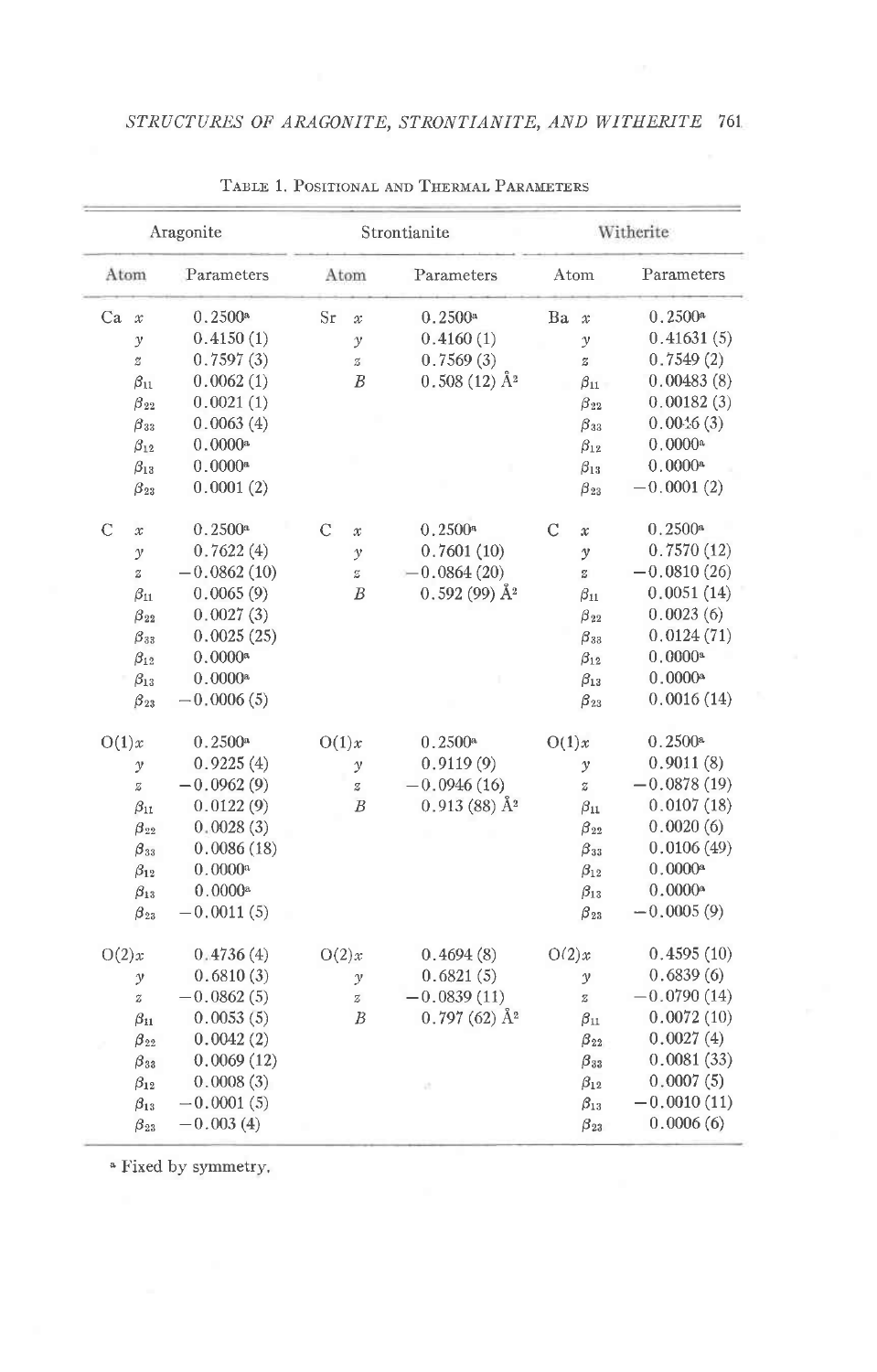| Atoms <sup>a</sup>                                               | Metal-ion-oxygen polyhedra<br>$M = Ca$ , Sr, or Ba |                            |                          |
|------------------------------------------------------------------|----------------------------------------------------|----------------------------|--------------------------|
|                                                                  | Aragonite                                          | Strontianite               | Witherite                |
| $(M)^{3}-(O(1))^{1}$                                             | 2.419(5)                                           | 2.552(9)                   | 2.737(11)                |
| $^{b}(M)^{3}-(O(2))^{8}$                                         | 2,551(3)                                           | 2.666(5)                   | 2.837(6)                 |
| $^{b}(M)^{3}-(O(3))^{2}$                                         | 2.653(2)                                           | 2.725(4)                   | 2.868(5)                 |
| $^{b}(M)^{3}-(O(2))^{7}$                                         | 2.445(3)                                           | 2.561(6)                   | 2.742(7)                 |
| $b(M)^3-(O(2))^2$                                                | 2.519(3)                                           | 2.634(5)                   | 2.816(6)                 |
| Average $M-O$                                                    | $2.528\,\text{\AA}$ (.132)                         | $2.636\,\text{\AA}$ (.118) | $2,807 \text{ Å}$ (.109) |
| $b(O(1))L(O(2))$ <sup>8</sup>                                    | 3.238(6)                                           | 3.353(11)                  | 3.537(15)                |
| $b(O(2))$ 8- $(O(1))$ <sup>2</sup>                               | 3.073(5)                                           | 3.295(9)                   | 3.647(11)                |
| $b(O(1))^{2}-(O(2))^{7}$                                         | 3.134(6)                                           | 3.236(11)                  | 3.432(15)                |
| $b(O(2))^{7}-(O(2))^{2}$                                         | 3.073(2)                                           | 3.206(4)                   | 3.422(4)                 |
| $(O(2))^{2}-(O(2))^{5}$                                          | 2.742(4)                                           | 2.857(9)                   | 3.086(10)                |
| $(O(2))$ <sup>8</sup> $-(O(2))$ <sup>3</sup>                     | 2,219(4)                                           | 2.234(9)                   | 2.226(10)                |
| Atoms                                                            | $CO3$ group                                        |                            |                          |
|                                                                  | Aragonite                                          | Strontianite               | Witherite                |
| $(C)^{3}-(O(1))^{3}$                                             | 1.279(5)                                           | 1,269(10)                  | 1.282(12)                |
| $b(C)^{3}-(O(2))^{3}$                                            | 1.284(3)                                           | 1.293(6)                   | 1.289(7)                 |
| Average C-O                                                      | $1.282 \text{ Å}$                                  | $1.285$ $\AA$              | $1.287 \text{ Å}$        |
| $b(O(1))$ <sup>3</sup> - $(O(2))$ <sup>3</sup>                   | 2.222(4)                                           | 2.222(8)                   | 2.230(8)                 |
| $(O(2))^{3}-(O(2))^{8}$                                          | 2.219(4)                                           | 2.234(9)                   | 2.226(10)                |
|                                                                  | <b>INTERATOMIC ANGLES IN DEGREES</b>               |                            |                          |
|                                                                  | Metal-ion-oxygen polyhedra                         |                            |                          |
| $(O(1)) - (M)^3 - (O(2))^8$                                      | 81.26(12)                                          | 79.95(22)                  | 78.76 (26)               |
| $(O(1)) - (M)^{3} - (O(1))^{2}$                                  | 71.89(10)                                          | 73.26(18)                  | 74.14 (18)               |
| $(O(1)) - (M)^3 - (O(2))^7$                                      | 144.59(6)                                          | 144, 39 (12)               | 143.58(14)               |
| $(O(1))$ – $(M)^3$ – $(O(2))^2$                                  | 93.56(12)                                          | 95.33 (22)                 | 96.46(25)                |
| $(O(2))^8-(M)^3-(O(1))^2$                                        | 72.37(10)                                          | 75.35(20)                  | 79.47 (22)               |
| $(O(2))^8-(M)^3-(O(2))^7$                                        | 75.54(9)                                           | 76.07(17)                  | 76.47 (17)               |
| $(O(2))$ <sup>8</sup> $-(M)$ <sup>3</sup> $-(O(2))$ <sup>2</sup> | 121.01(3)                                          | 122.21(7)                  | 123.51(8)                |
| $(O(1))^2-(M)^3-(O(2))^7$                                        | 75.75(12)                                          | 75.44(23)                  | 75.40(28)                |
| $(O(1))^{2}-(M)^{3}-(O(2))^{2}$                                  | 50.79(9)                                           | 48.97 (19)                 | 46.19(19)                |
| $(O(2))^{7}-(M)^{3}-(O(2))^{2}$                                  | 76.49(6)                                           | 76.21(11)                  | 75.99(12)                |
| Atoms                                                            | $CO3$ group                                        |                            |                          |
|                                                                  | Aragonite                                          | Strontianite               | Witherite                |
| $(O(1))^3$ - $(C)^3$ - $(O(2))^3$                                | 120.19(18)                                         | 120, 28(40)                | 120.28(46)               |
| $(O(2))^{3}$ - $(C)^{3}$ - $(O(2))^{8}$                          | 119.55(37)                                         | 119.43 (79)                | 119.43 (93)              |

TABLE 2. INTERATOMIC DISTANCES AND ANGLES INTERATOMIC DISTANCES IN ANGSTROMS

<sup>a</sup> The equivalent positions in the space group *Pmcn* are numbered from 1 to 8. They are respectively:

 $x, y, z; -x, -y, -z; \frac{1}{2} - x, \frac{1}{2} - y, \frac{1}{2} + z; \frac{1}{2} + x, \frac{1}{2} + y, \frac{1}{2} - z; \frac{1}{2} + x, -y, -z; \frac{1}{2} - x, y, z; -x,$  $\frac{1}{2} + y$ ,  $\frac{1}{2} - z$ ; x,  $\frac{1}{2} - y$ ,  $\frac{1}{2} + z$ .

<sup>b</sup> Only one half of the distances and angles is given. The other half is related by mirror symmetry.

The distances and angles were computed with the computer program ORFFE by W.R. Busing, K. O. Martin, and H. A. Levy (Oak Ridge National Laboratory ORNL-Tm-306).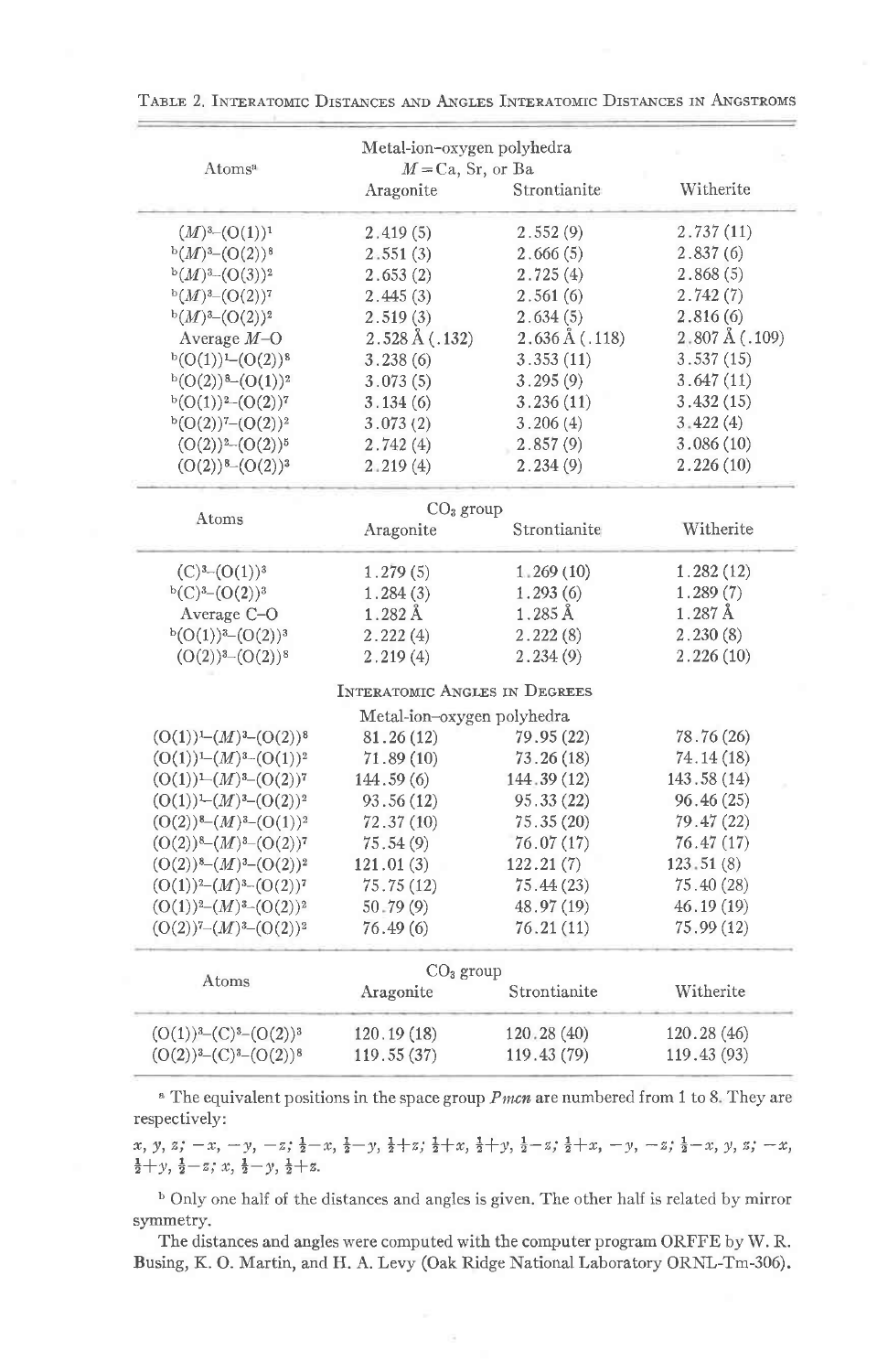|             | Aragonite        |                |      | Witherite        |                |
|-------------|------------------|----------------|------|------------------|----------------|
| Atom        | R                | Displacement A | Atom | $\mathbb{R}$     | Displacement A |
| Ca          |                  | 0.083(1)       | Ba   | 1                | 0.083(1)       |
|             | $\boldsymbol{2}$ | 0.088(1)       |      | 2                | 0.085(1)       |
|             | $\mathfrak{Z}$   | 0.103(3)       |      | 3                | 0.099(3)       |
| $\mathbf C$ |                  | 0.062(32)      | C    | 1                | 0.085(12)      |
|             | 2                | 0.090(6)       |      | $\overline{2}$   | 0.089(15)      |
|             | 3                | 0.095(6)       |      | 3                | 0.165(45)      |
| O(1)        | 1                | 0.089(6)       | O(1) | 1                | 0.089(13)      |
|             | $\overline{2}$   | 0.125(5)       |      | $\boldsymbol{2}$ | 0.124(10)      |
|             | 3                | 0.124(12)      |      | 3                | 0.150(35)      |
| O(2)        | 1                | 0.079(4)       | O(2) |                  | 0.090(9)       |
|             | $\overline{2}$   | 0.106(9)       |      | $\overline{2}$   | 0.111(8)       |
|             | 3                | 0.119(3)       |      | 3                | 0.133(25)      |

TABLE 3. R.M.S. COMPONENT OF THERMAL DISPLACEMENT ALONG PRINCIPAL AXES R OF THE THERMAL ELLIPSOIDS

(297), strontianite (283) and witherite (421). The final discrepancy factors

$$
R = \frac{\Sigma F_o - F_c}{\Sigma F_o}
$$

for reflections used are 0.031 for aragonite, 0.031 for strontianite, and 0.033 for witherite.

|      | Aragonite        |                                   |      | Witherite      |             |
|------|------------------|-----------------------------------|------|----------------|-------------|
| Atom | R                |                                   | Atom | R              |             |
| Ca   | 1                | 0.1(8.0)                          | Ba   | 1              | $90.0 (-)$  |
|      | $\boldsymbol{2}$ | $90.0(-)$                         |      | $\overline{2}$ | 170.5(13.3) |
|      | 3                | 89.9(8.0)                         |      | 3              | 99.5(13.3)  |
| C    |                  | 77.7(16.5)                        | C    | 1              | $90.0(-)$   |
|      | $\overline{2}$   | $90.0(-)$                         |      | $\overline{2}$ | 167.2(12.9) |
|      | 3                | 12.3(16.5)                        |      | 3              | 77.2(12.9)  |
| O(1) | 1                | 24.0(11.1)                        | O(1) | 1              | 7.6(11.3)   |
|      | $\boldsymbol{2}$ | $90.0 \left( \rightarrow \right)$ |      | $\mathbf{2}$   | $90.0 (-)$  |
|      | 3                | 114.0(11.1)                       |      | 3              | 97.6(11.3)  |
| O(2) | 1                | 102.6(4.4)                        | O(2) | 1              | 50.5(16.7)  |
|      | $\overline{2}$   | 102.3(18.6)                       |      | $\overline{2}$ | 138.8(18.4) |
|      | 3                | 17.7(13.4)                        |      | 3              | 80.1(19.3)  |

TABLE 4. ANGLE BETWEEN PRINCIPAL AXES R OF THERMAL ELLIPSOIDS AND VECTOR DEFINED BY  $C$  AND  $O(1)$  ATOMS.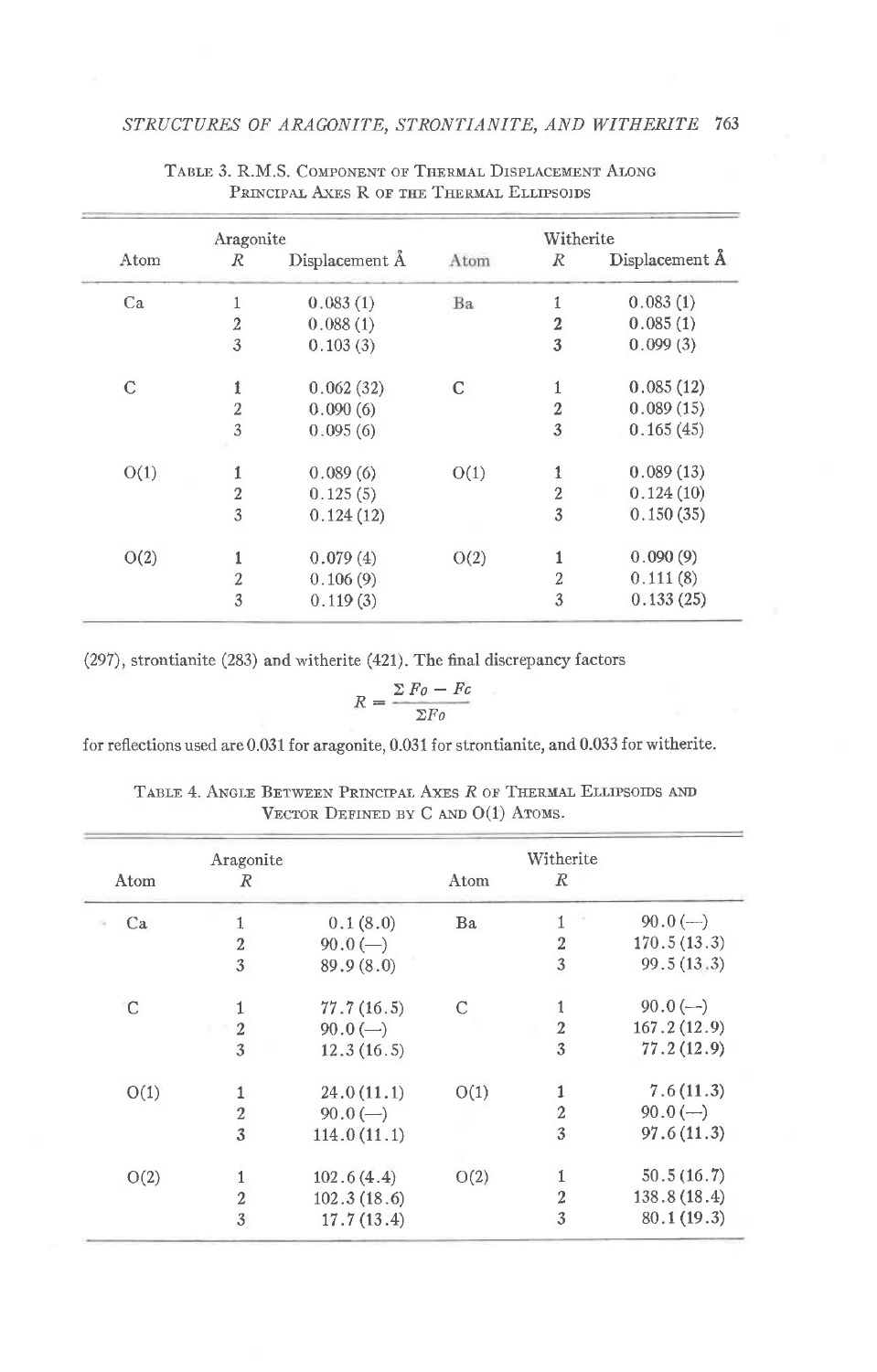## **D**rscussrom

The idealized aragonite structure can be described as having the geometry of approximate hexagonal close packing, with the carbon atoms of the  $CO<sub>3</sub>$  groups projecting on top of each other. Figure 1 shows a projection of the aragonite structure as found from this investigation. This was drawn by the computer program ORTEP by C. K. Johnson (Oak Ridge National Laboratory ORNL-3794).

In comparing the three structures of aragonite, strontianite, and witherite, we find that they are very similar in most respects. The following comparisons are made:

The average metal-ion to oxygen bond lengths compare well with the values obtained from ionic radii (Pauling, 1960), applying the correction for the ligancy of 9. The values of aragonite and witherite are also compared with the values derived from effective ionic radii as given by Shannon and Prewitt (1969), assuming four-coordinated oxygen. The lower observed values could conceivably be explained by the highly symmetric nature of the structures.

|                                                  | aragonite          | strontianite             | witherite            |
|--------------------------------------------------|--------------------|--------------------------|----------------------|
| $M-O$ dist.<br>(observed)                        | $2.528 \text{ Å}$  | $2.636\,\AA$             | $2.807\,\text{\AA}$  |
| $M\text{-}O$ dist.<br>(corrected)<br>$M-O$ dist. | $2.51 \text{\AA}$  | $2.65\,\mathrm{\AA}$     | $2.85\,\mathrm{\AA}$ |
| (eff. ionic radii)                               | $2.56\,\text{\AA}$ | $\overline{\phantom{a}}$ | $2.85\,\mathrm{\AA}$ |

In all three structures it is found that the shortest  $M$ -O bond is the bond to the  $O(1)$  atom lying on the same mirror plane as the M-atom. A comparison of the differences between  $M$ -O bond lengths shows that they become more uniform going from aragonite to witherite. The standard deviations of the mean  $M$ -O bond lengths also decrease from aragonite to witherite. This implies that the polyhedron becomes less distorted with the increase in ionic size.

The carbon atoms do not project on top of each other along the c-axis as can be seen from Figure 1. They are displaced relative to each other along the 6-direction. These displacements show a correlation with the cation and are as follows:

|              | aragonite           | strontianite          | witherite           |
|--------------|---------------------|-----------------------|---------------------|
| $\Delta Y =$ | $0.194\,\text{\AA}$ | $0.169\,\mathrm{\AA}$ | $0.125 \, \rm{\AA}$ |

Again this implies that the witherite structure is closest to the ideal closepacked structure.

Because of the displacement of the  $O(1)$  atom away from the nearest  $M$ -atom, the CO<sub>3</sub> groups in all three structures are tilted. The tilt was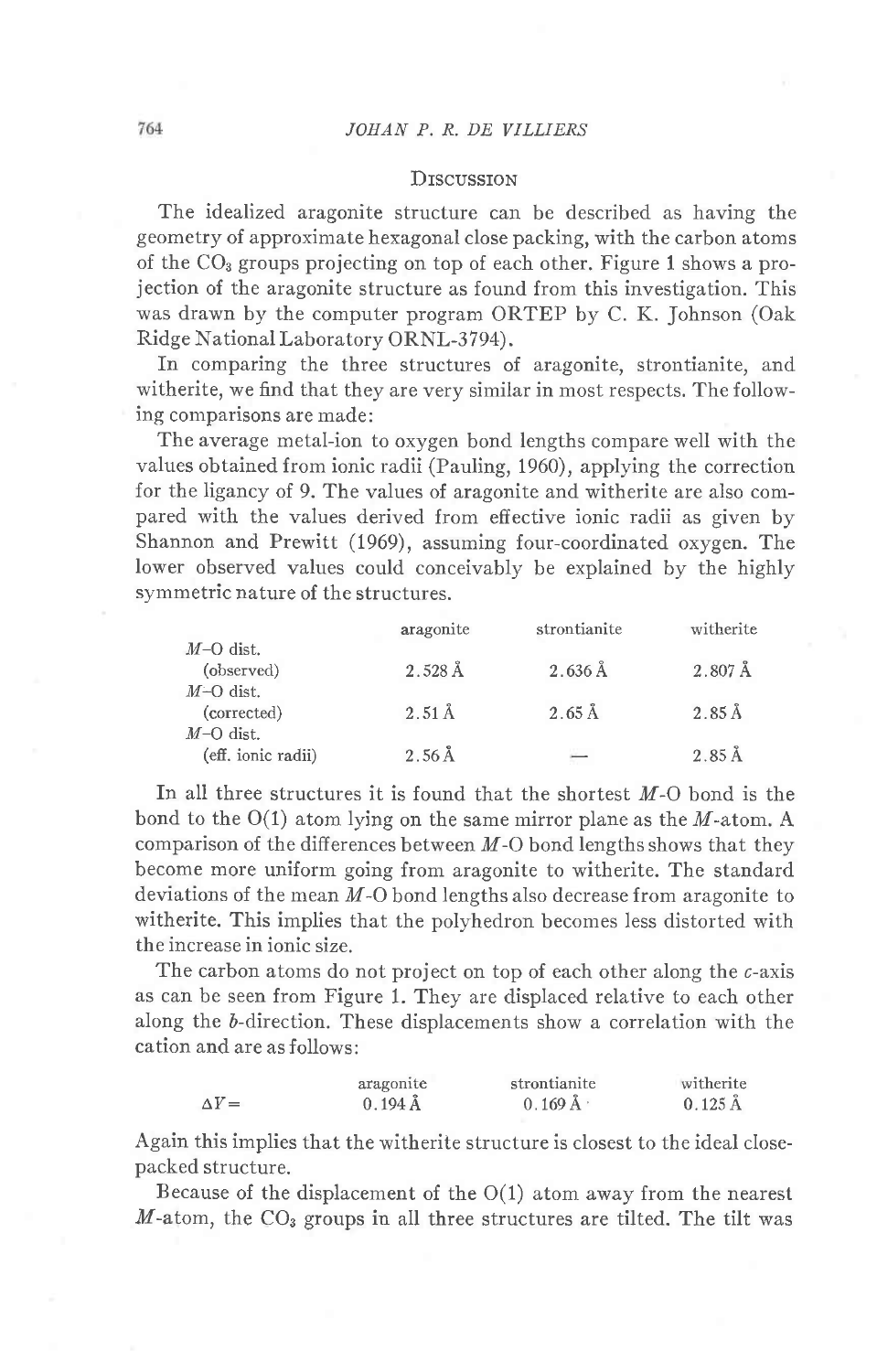

Frc. 1. Projection of the aragonite structure viewed along the c-axis.

calculated as the tilt of a plane drawn through the O-atoms from a plane parallel to the  $a-b$  unit cell plane. The angles are:

|            | aragonite      | strontianite   | witherite      |
|------------|----------------|----------------|----------------|
| $\delta =$ | $2^{\circ}22'$ | $2^{\circ}40'$ | $2^{\circ}19'$ |

The values for the three structures all agree within the standard deviations of the atomic positions.

The CO<sub>3</sub> group appears to be non-planar as can be seen from the list of coordinates. To determine whether this is significant, a least squares plane through the four atoms was determined, minimizing the distances of the atoms from this plane. A  $\chi^2$  test was applied to all three structures according to the method described in Stout and Jensen (1968).

|                   | aragonite             | strontianite        | witherite           |
|-------------------|-----------------------|---------------------|---------------------|
| $\chi^2$          | 9.497                 | 0.300               | 0.124               |
| $d_{\text{L.S.}}$ | $0.017 \, \text{\AA}$ | $0.006\,\text{\AA}$ | $0.006\,\text{\AA}$ |
| $d_0$             | $0.020 \, \rm \AA$    | $0.007$ Å           | $0.006$ Å           |
| $\sigma$ (ref)    | $0.006 \, \text{\AA}$ | $0.012\text{ Å}$    | $0.017 \text{ Å}$   |

where

 $d_{\text{L.S.}}$  = distance of C-atom from least squares plane through all four atoms.

 $d_0$  = distance of C-atom from plane through O atoms.

 $\sigma(\text{ref})$  = standard deviation of atomic positions calculated from structure factor refinement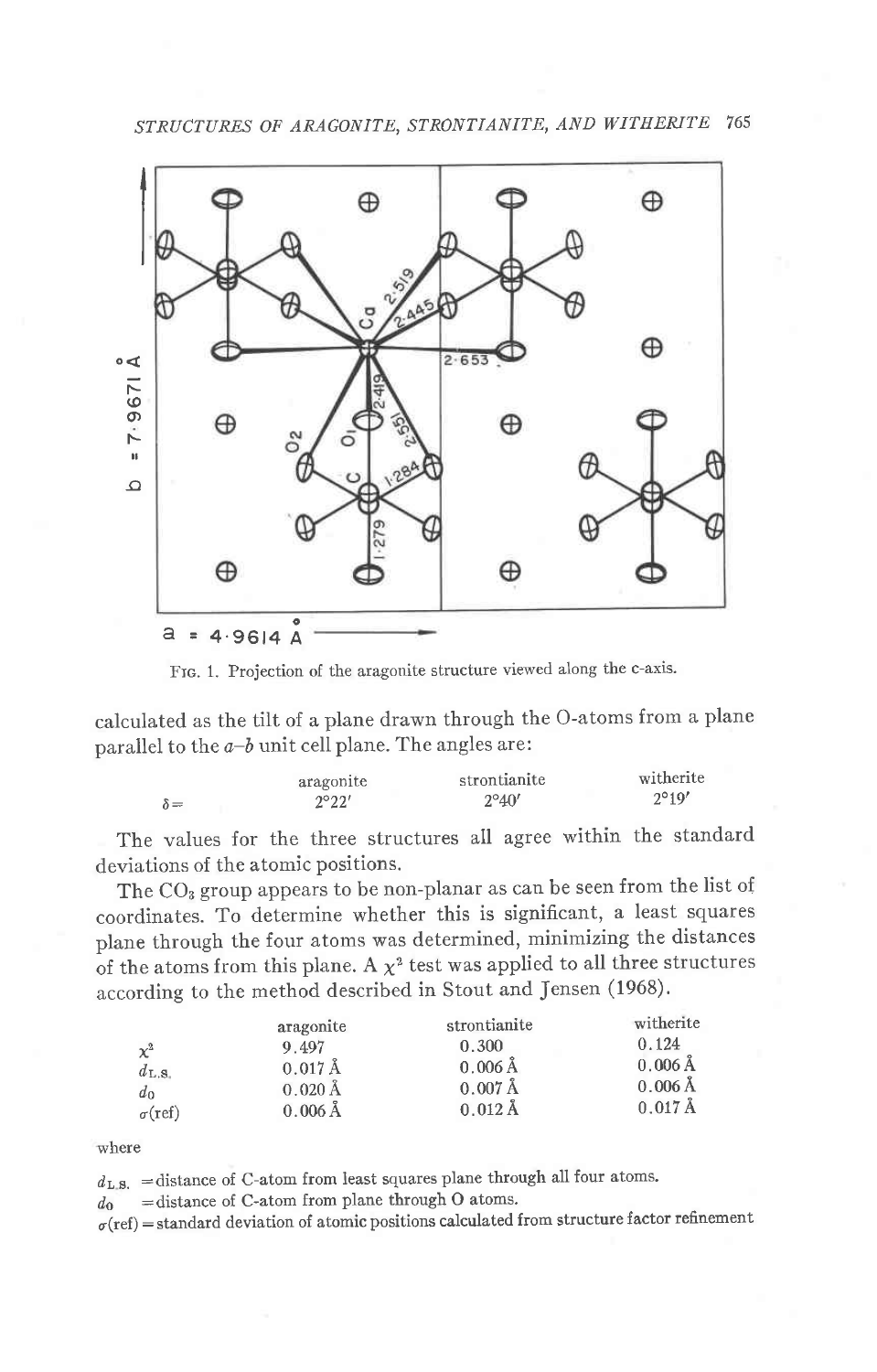A value of  $\chi^2$ =9.497, for 1 degree of freedom, gives an approximate value of 0.1 percent for  $p$  (International Tables for X-ray Crystallography, Vol II). Thus, the probability that a planar  $CO<sub>3</sub>$  group will have  $\chi^2$  $=9.497$  is only  $p=0.001$ . Taking into consideration only the atomic positions with their standard deviations, it can be concluded at the 0.1 percent significance level that the  $CO<sub>3</sub>$  group is non-planar. The magnitudes of the R.M.S. thermal displacements, however, are larger than  $0.020 \text{ Å}$ , but this does not affect the conclusion that the mean configuration is nonplanar.

The average C-O bond lengths of 1.282  $\AA$  in aragonite, 1.285  $\AA$  in strontianite, and  $1.287 \text{ Å}$  in witherite, compare well with the value of 1.283 Å in the calcite structure (Chessin et al., 1965).

We find that the three orthorhombic carbonate structures change gradually with witherite being the closest to the ideal structure. This can be explained by the fact that the  $Ba^{2+}$  ion has the size that fits into the 9fold coordination polyhedron with the smallest amount of strain. We also find that the value of the minimum radius ratio for stability of a coordination polyhedron with a ligancy of 9 is given as  $0.732$  (Pauling, 1960, page 545). Comparing this value with the values given by Pauling, we find that the  $Ca^{2+}$  ion has a value of 0.67 and that  $Ba^{2+}$  has a value of 0.87. The value given by Pauling must, however, be taken as an approximation since examples of ten and twelve coordinated Ca2+ do exist (Shannon and Prewitt, 1969).

#### ACKNOWLEDGMENTS

This investigation is based on a part of a PhD dissertation submitted to the University of Illinois. The author wishes to acknowledge suggestions and stimulation given by Dr. D. M. Henderson and Dr. N. Giiven. Critical reviews by Dr. W. R. Baur and Dr J. R. Clark are also gratefully acknowledged.

# NOTE ADDED IN PROOF

After this manuscript had been accepted for publication, a structure analysis of aragonite done by A. dal Negro and L. Ungaretti, C.N.R. Centro di Studio Sulla Cristallografia Strutturale, Pavia, Italy was also submitted to the American Mineralogist [56, 768-772(1971).] Their results confirm the structure as described in this paper.

## **REFERENCES**

- ADLER, H. A., AND P. F. KERR (1963) Infrared spectra, symmetry and structure relations of some carbonate minerals. Amer. Mineral.48,124-137.
- ASBRINK, S., AND P. E. WERNER (1966) The secondary extinction correction applied to a crystal of arbitrary shape. Acta Crystallogr. 20, 407-410.

BRAGG, W. L. (1924) The structure of aragonite. Proc. Roy. Soc. London A105, 16-37.